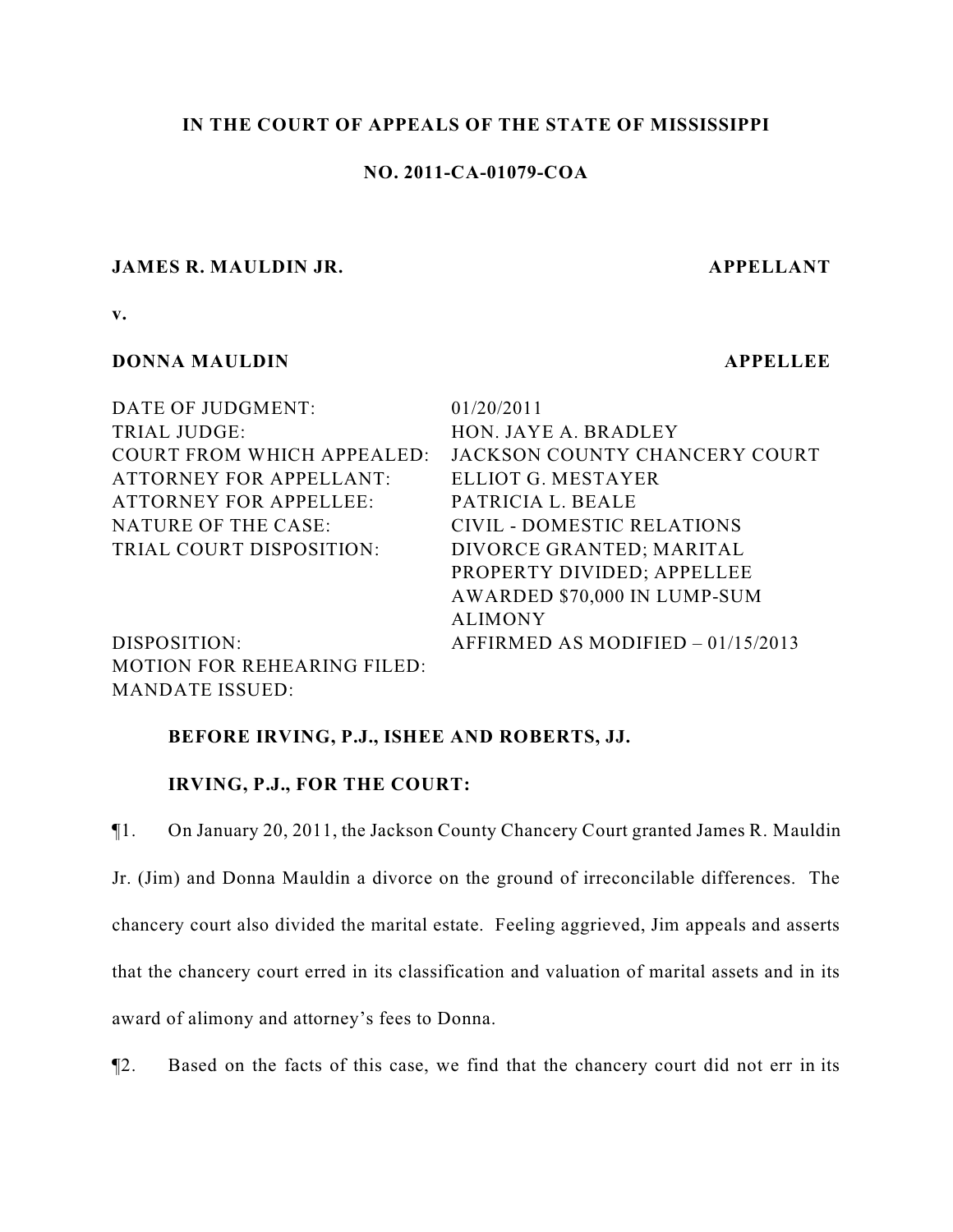classification of the couple's marital assets or in awarding alimony to Donna. However, the chancery court's valuation of the marital assets assigned to Jim should have accounted for the outstanding debts on the property. Therefore, we affirm the chancery court's judgment as modified.

### FACTS

¶3. Jim and Donna were married on June 23, 1998, in Jackson County, Mississippi. Donna had two children from her previous marriage. She and Jim had no children together. The couple separated in June 2007. On February 12, 2009, the chancery court entered a temporary order prohibiting the "dissipation of any marital assets." The order did not award temporary support to either party.

¶4. Donna owned her home prior to marrying Jim. She had paid off the mortgage on the home with her late husband's death benefits. After Donna married Jim, her home became the marital residence. When Donna married Jim, she was approximately  $$80,000$  in debt.<sup>1</sup> ¶5. Jim and Donna refinanced the marital home in 1999, and Jim's name was added to the mortgage. They used the refinancing proceeds to pay Donna's outstanding debts. The couple agreed to sell the home prior to their separation in 2007; however, the home did not sell until after the couple had separated. Donna and Jim made a profit of \$34,012 from the sale of the house and agreed to split the proceeds as follows: Jim received \$4,500, and Donna

<sup>&</sup>lt;sup>1</sup> This debt consisted of a  $$60,000$  home-equity line of credit and  $$20,000$  in creditcard debt.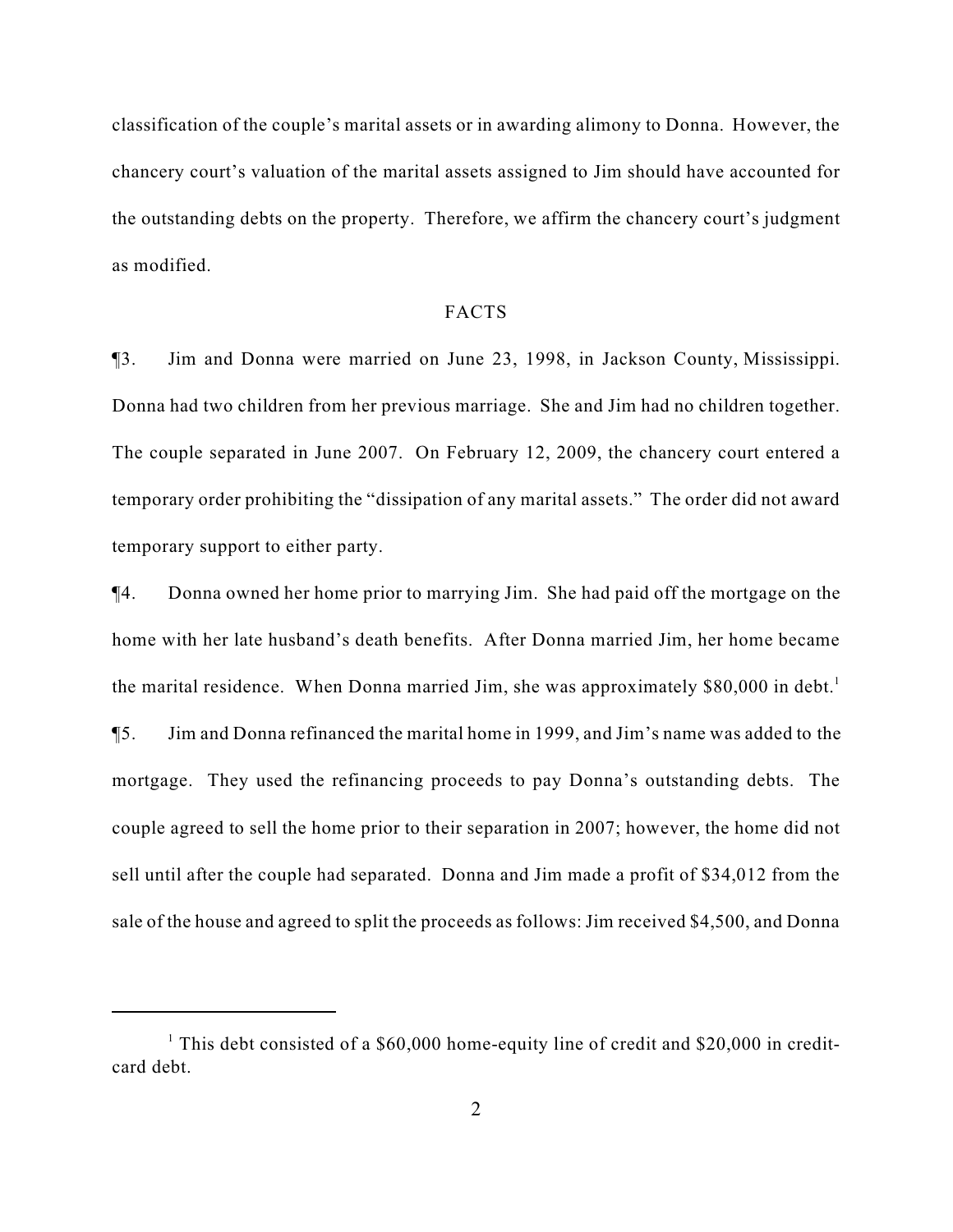retained \$29,512—\$20,000 of which she deposited into her daughter's guardianship account<sup>2</sup> to assist with college expenses.

¶6. During the marriage, Jim worked for Northrup Grumman (Northrup) and British Petroleum (BP). He maintained a retirement account with Northrup with a balance of \$33,172, which he later transferred into his BP retirement account. At the time of trial, Jim's BP retirement account balance was \$48,048.27. Throughout the marriage, Donna worked part time as a substitute teacher, a teacher's aide, and a records clerk. She maintains a retirement account with the Public Employees Retirement System (PERS) valued at \$4,352. Donna currently works as an office manager for CableOne.

¶7. At trial, Jim testified that he felt that the marriage was over two years prior to the separation. However, he stayed with Donna because of his connection to her children. Jim stated that when he left Donna, he took a 1998 Dodge truck and a 2002 Alumacraft boat. Jim sold the truck for \$7,000 and allegedly used \$5,000 of the proceeds to pay off a lien on the truck. He used the remaining funds as a down payment on his new truck. Jim also sold the boat for \$8,500, which he used to pay off the lien on the boat. Jim purchased a new home, a new motorcycle, and the new truck mentioned above after his separation from Donna. He financed these purchases by withdrawing/borrowing money from his retirement account. He withdrew \$18,178.08 in August 2008 and also borrowed \$20,895 against the account. Jim withdrew an additional \$8,000 from his retirement account in the summer of 2009.

 $\alpha$ <sup>2</sup> Guardianship accounts were established for Donna's children after the death of their father.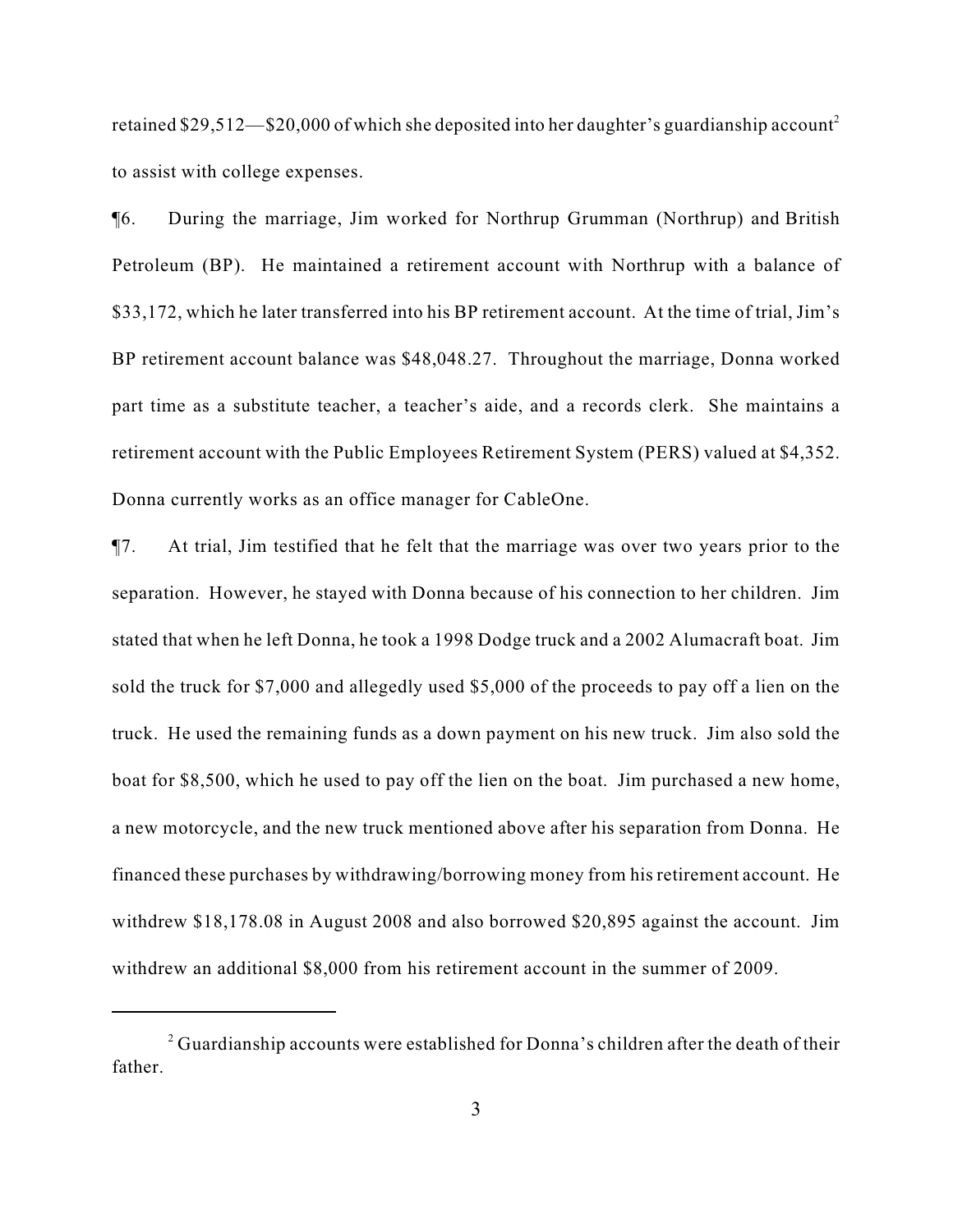¶8. Additional facts, as necessary, will be related during our analysis and discussion of the issues.

#### ANALYSIS AND DISCUSSION OF THE ISSUES

¶9. Domestic-relations matters are reviewed under the substantial-evidence/manifest-error standard. *Wheat v. Wheat*, 37 So. 3d 632, 636 (¶11) (Miss. 2010). Thus, a chancery court's findings will not be disturbed on appeal unless the findings are manifestly wrong, clearly erroneous, or the court applied an erroneous legal standard. *Id.*

### *1. Classification and Valuation of Assets*

¶10. Jim contends that the chancery court erred in its classification and valuation of the couple's marital and separate assets. Specifically, Jim argues that the court erroneously classified his motorcycle, his new truck, and the increase in his retirement account as marital property. Additionally, Jim alleges that the chancery court incorrectly valued his new truck and the boat and truck that he sold after his separation from Donna.

#### *a. Classification of Assets*

¶11. Marital property includes "any and all property acquired or accumulated during the marriage." *Id.* at 637 (¶14) (quoting *Hemsley v. Hemsley*, 639 So. 2d 909, 915 (Miss. 1994)). "Generally, . . . the marriage runs from the date of marriage until the [date of the] final judgment of divorce." *Id.* at (15). However, the entry of a temporary-support order or a separate-maintenance order may serve as a line of demarcation to signal the end of the accumulation of marital property. *Id.*

¶12. Jim asserts that the accumulation of marital assets ended with the entry of the 2009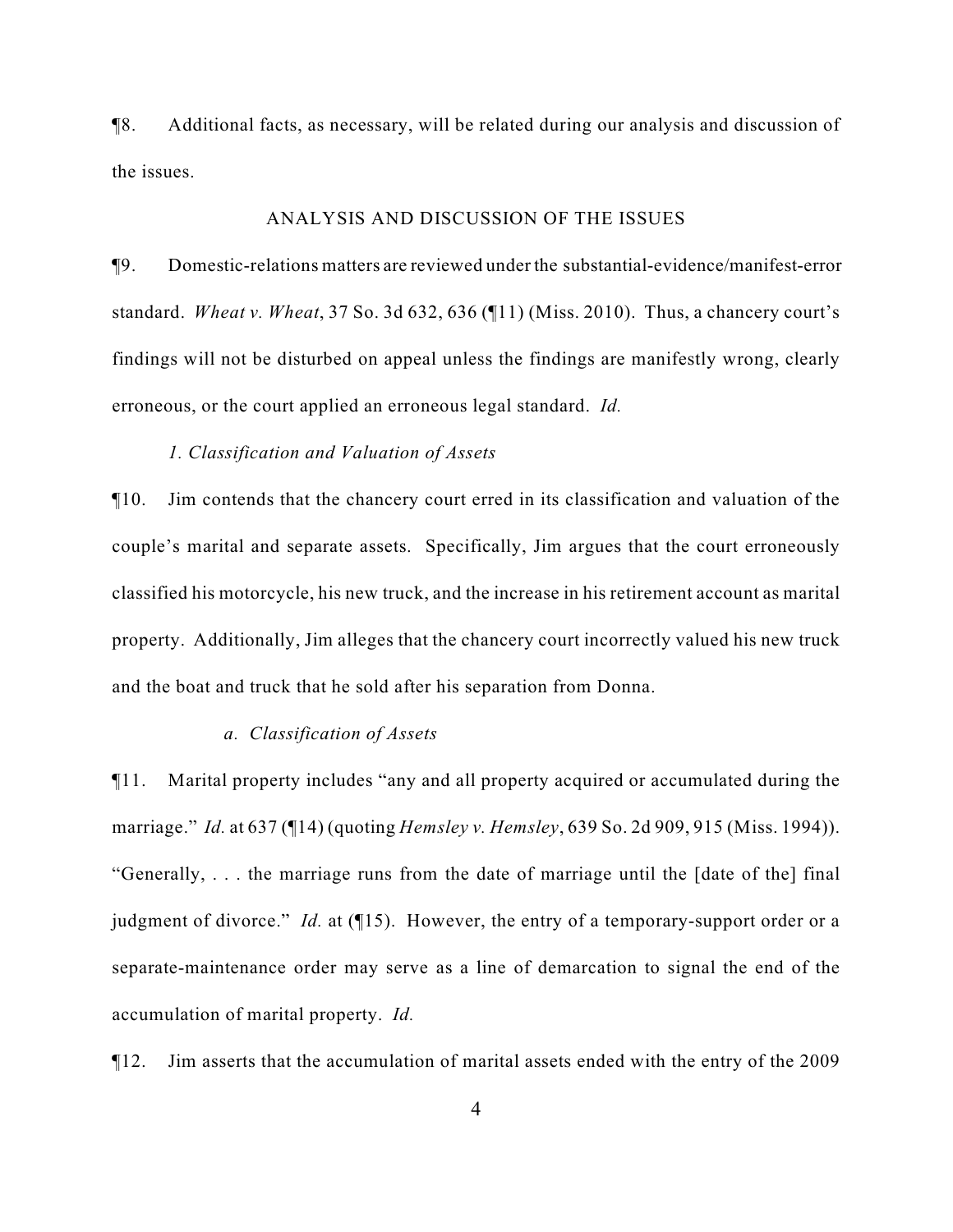temporary order prohibiting the dissipation of marital assets. Donna contends that because the order did not provide for temporary support, the accumulation of marital assets continued until the date of divorce.

¶13. Although the divorce decree did not specifically state the date that the marriage ended for purposes of classifying marital and separate property, it is clear that the chancery court used the date of divorce rather than the date of the temporary order. As previously stated, absent the entry of a separate-maintenance or temporary-support order, marital property continues to accumulate until the date of divorce. Although the chancery court entered a temporary order in this case, the order did not provide for temporary support. Therefore, Jim and Donna's marital assets continued to accumulate until the date of their divorce. Accordingly, even though Jim purchased his motorcycle and his truck after his separation from Donna, the chancery court properly classified these assets as marital property. Additionally, the increase in Jim's retirement account since his separation from Donna is marital property because the increase occurred during the marriage. This issue is without merit.

#### *b. Valuation of Assets*

¶14. Jim also argues that the chancery court incorrectly valued the assets assigned to him during the distribution of the marital estate. He contends that the chancery court should have conducted its own investigation into the value of the assets and accounted for the debts on the assets. This Court, however, has recognized the principle that "findings on valuation do not require expert testimony and may be accomplished by adopting the values cited in the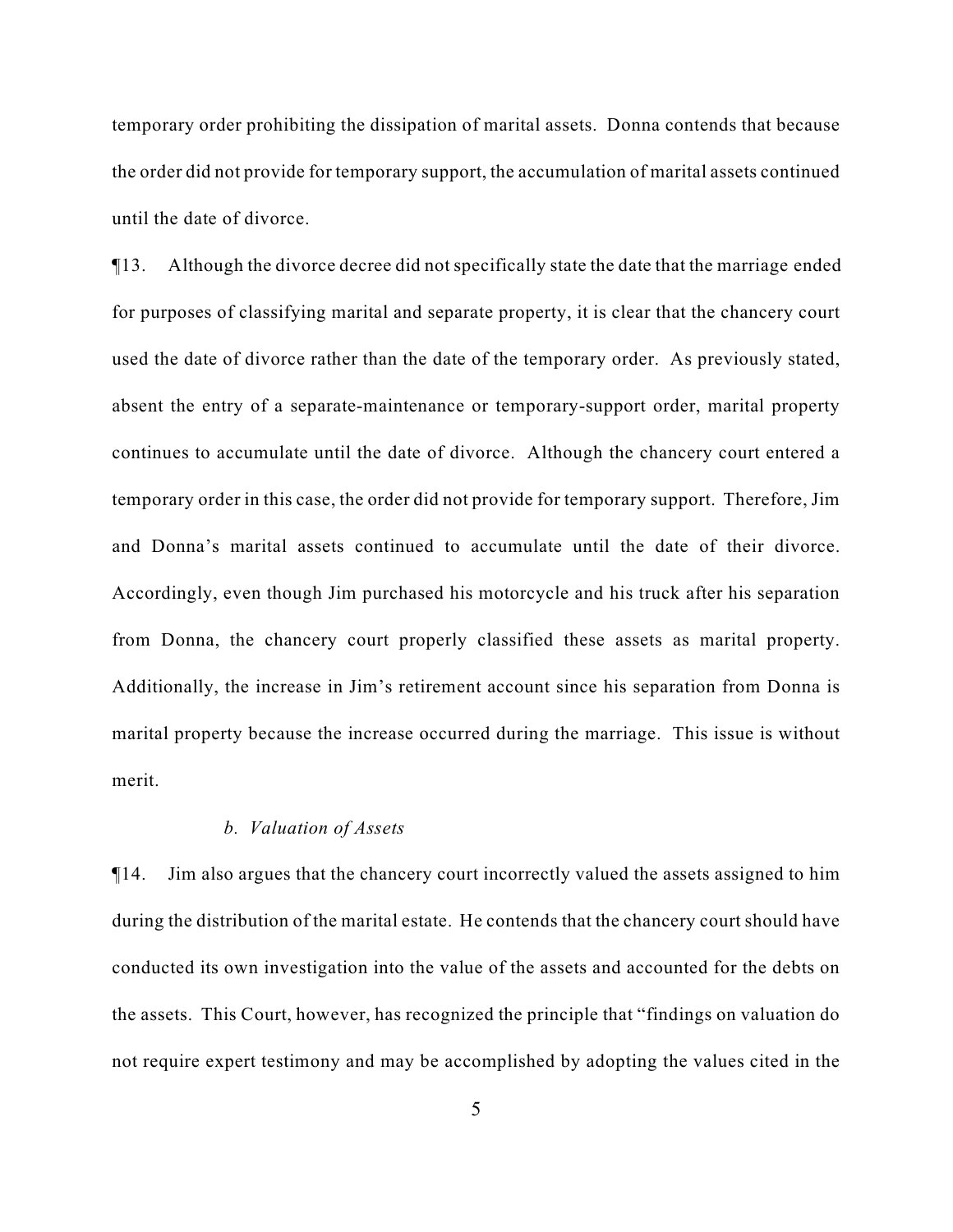parties' [Uniform Chancery Court Rule] 8.05 financial disclosures, in the testimony, or in other evidence." *Jenkins v. Jenkins*, 67 So. 3d 5, 13 (¶19) (Miss. Ct. App. 2011) (citations omitted).

¶15. Here, the chancery court adopted the values that Jim and Donna had assigned to their assets in their Rule 8.05 financial statements. As such, we find that the chancery court did not err in considering the value of the couple's marital property as listed on their Rule 8.05 financial statements without conducting an independent investigation. However, the court should have accounted for the indebtedness on the property, as listed in Jim's Rule 8.05 statement and his *Hemsley* statement, in its valuation of the marital assets assigned to Jim. We find that the court should have credited Jim with only the equity in these assets.

¶16. In its order, the chancery court valued the Mauldins' entire marital estate at \$241,101.88. After factoring in the couple's debt, excluding the indebtedness on the assets that were awarded to Jim, the chancery court determined the value of the estate to be \$214,803.86. The chancery court stated that the marital estate and indebtedness should be divided equally between Jim and Donna. The chancery court then determined that Jim's net share of the marital estate was \$141,850.21 and Donna's net share was \$72,953.65.

¶17. Included in the award to Jim were his 2007 F-150 Ford truck, valued at \$18,800 with an indebtedness of \$15,500; his Harley Davidson motorcycle valued at \$14,600; his 2000 Keystone Trailer, valued at \$3,800 with an indebtedness of \$2,500; a 2002 Alumacraft boat and motor, valued at \$8,500 with an indebtedness of \$8,500; a 1998 Dodge truck, valued at \$7,000 with an indebtedness of \$5,000; and a 1998 Chevrolet Tahoe, valued at \$5,900 with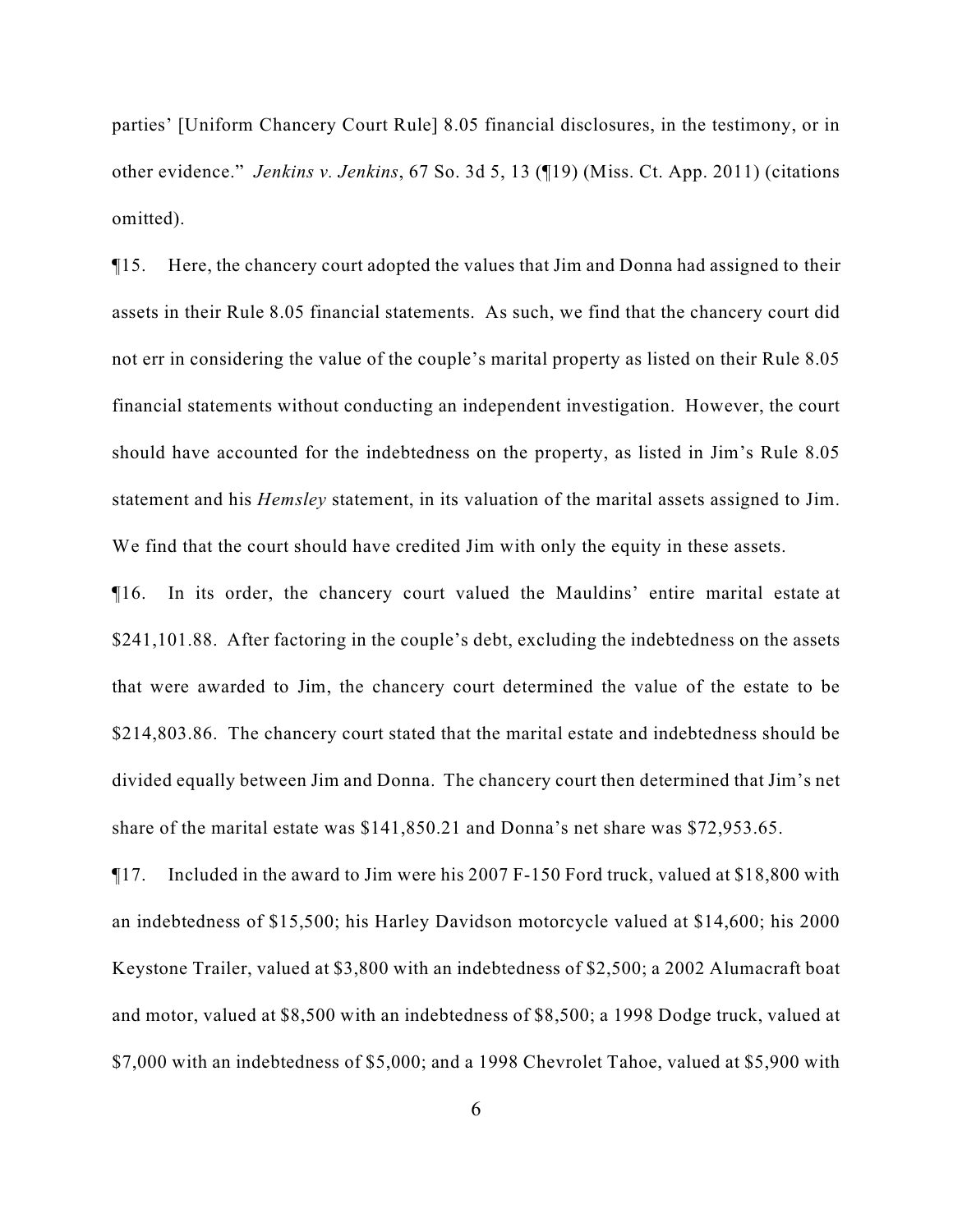an indebtedness of \$3,865.

¶18. Jim's and Donna's *Hemsley* statements agree as to the values and indebtedness of the 2007 Ford F-150, the 2004 Harley Davidson motorcycle, and the 2000 Keystone travel trailer. Also, Donna's *Hemsley* statement and Jim's Rule 8.05 statement agree as to the value and indebtedness of the 1998 Chevy Tahoe. Donna's *Hemsley* statement lists a 2002 Alumacraft boat and motor valued at \$8,500 and a 1998 Dodge truck valued at \$7,000, with no indebtedness on either asset. While Jim did not list either the boat or the Dodge truck on his Rule 8.05 statement or his *Hemsley* statement, he did not substantially disagree with the value placed on either asset by Donna. However, he testified that there was an indebtedness on the boat and that he sold it for the amount of the indebtedness. He also testified that he had borrowed \$5,000 and given the truck as collateral, that there was a balance owed of approximately \$4,200, that he sold the truck for \$7,000, and that he paid off the balance owed on it, with the remaining amount being used as a down payment on another vehicle that he did not describe. Further, Jim testified that he purchased the motorcycle with proceeds from a loan that he took out against his 401K. His *Hemsley* statement shows a value of \$14,600 for the motorcycle, with a \$13,000 lien against it. However, his Rule 8.05 statement shows no indebtedness on the motorcycle, indicating that it was paid in full from the 401K loan.

¶19. After subtracting the outstanding liens on the assets assigned to Jim to reflect their value in accordance with the parties' Rule 8.05 and *Hemsley* statements, Jim's gross share of the marital estate equals \$108,334.21, while Donna's gross share remains \$86,102.66.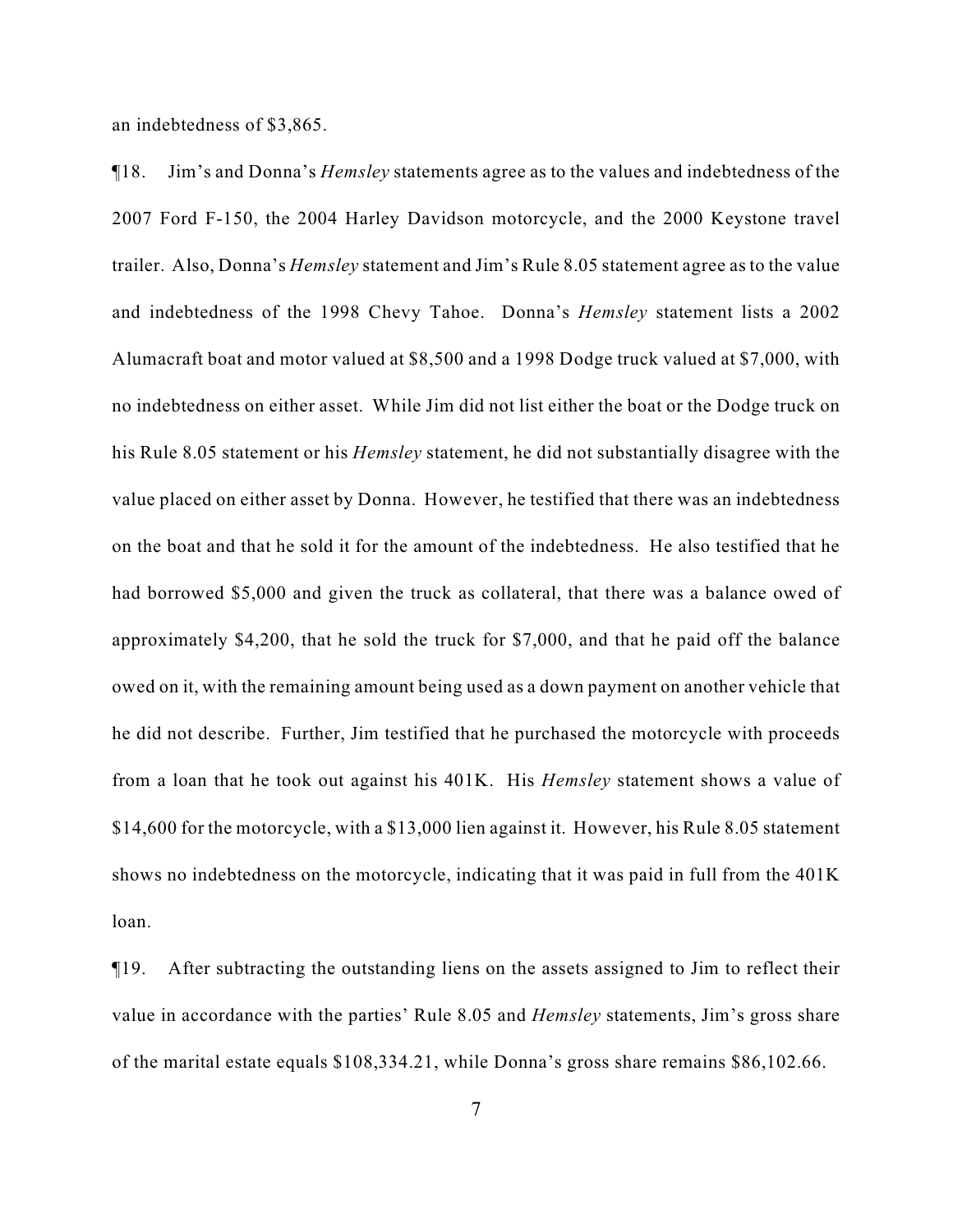#### *2. Alimony*

¶20. As we have found error in the chancery court's valuation of some of the marital assets subject to distribution, it is necessary to also adjust the chancery court's alimony award to Donna. After the adjustment, the difference between Jim and Donna's shares of the marital estate is \$22,231.55.

¶21. The decision of whether to award alimony and the amount of the award are matters left to the chancery court's discretion. *Vaughn v. Vaughn*, 798 So. 2d 431, 436 (¶20) (Miss. 2001). Thus, "[a]n alimony award will not be disturbed on appeal absent a finding of manifest error or abuse of discretion." *Sheffield v. Sheffield*, 55 So. 3d 1142, 1145 (¶19) (Miss. Ct. App. 2011) (citing *Voda v. Voda*, 731 So. 2d 1152, 1154 (¶7) (Miss. 1999)). Alimony should only be considered when "an equitable division of marital property leaves a deficit for one party." *Rogillio v. Rogillio*, 57 So. 3d 1246, 1248 (¶8) (Miss. 2011) (quoting *Johnson v. Johnson*, 650 So. 2d 1281, 1287 (Miss. 1994)). Lump-sum alimony is specifically used to adjust the financial inequities remaining after property division. *Id.* at 1250 (¶12). Here, after adjusting the value of the assets assigned to Jim to reflect their outstanding debts, Donna is left with a deficit of \$22,231.55.

¶22. Before it awarded lump-sum alimony, the chancery court examined the factors promulgated by the Mississippi Supreme Court in *Cheatham v. Cheatham*, 537 So. 2d 435, 438 (Miss. 1988). The factors include: (1) substantial contribution to the accumulation of the payor's assets by quitting work to become a homemaker or assisting in business; (2) the length of the marriage; (3) whether the recipient spouse has separate income or the separate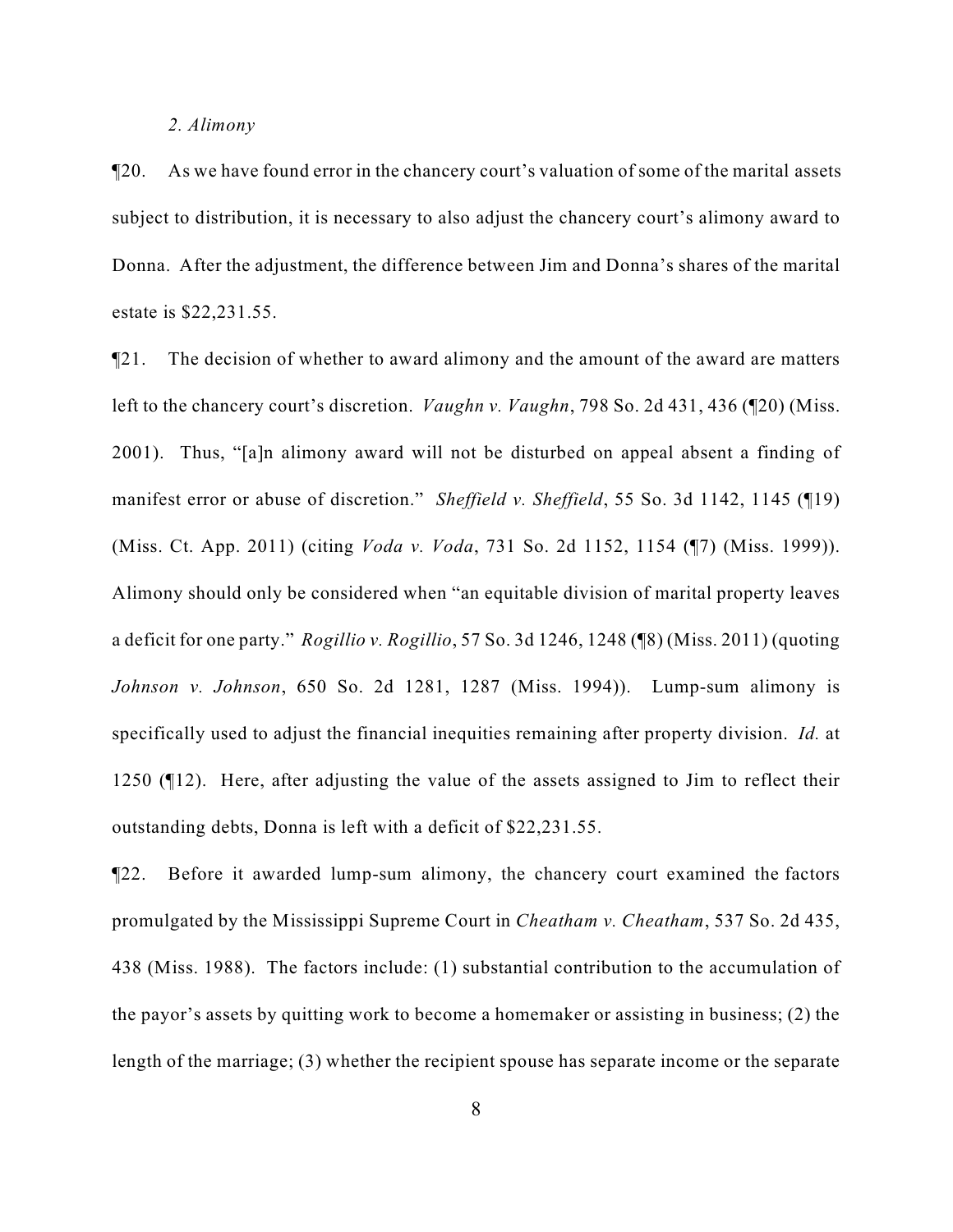estate is meager by comparison to the payor's separate estate; and (4) whether the recipient spouse would lack financial security without the lump-sum award. *Id.*

¶23. The chancery court noted that, although Donna had worked several part-time jobs, she had acted as a homemaker for most of her nine-year marriage to Jim.<sup>3</sup> The court also noted Donna's testimony that Jim never expressed a desire for her to work outside the home and the fact that Donna quit her job to become a stay-at-home mom. The court found that even though Donna now has a separate income, it is much less than Jim's income. We agree with the chancery court that Donna would lack financial security without a lump-sum-alimony award. The court noted that a significant portion of Donna's current income is used to cover her daily living expenses. Furthermore, the court acknowledged Donna's heart condition, her reliance on medication, and her lack of medical insurance. Based on these findings, we cannot say that the chancery court erred in awarding lump-sum alimony to Donna.

¶24. As noted, the court stated that the assets and debts of the marital estate should be divided equally between the parties. Therefore, we see no need to remand this case to the chancery court for further proceedings. After making the adjustments in the value of the marital assets assigned to Jim, the corrected amount of Donna's lump-sum alimony comes to \$22,231.55, rather than the \$70,000 awarded to her by the chancery court.

*3. Attorney's Fees*

<sup>&</sup>lt;sup>3</sup> Although the chancery court referred to the parties' nine-year marriage, the record reflects that the parties were married for almost twelve and one-half years before they were divorced.